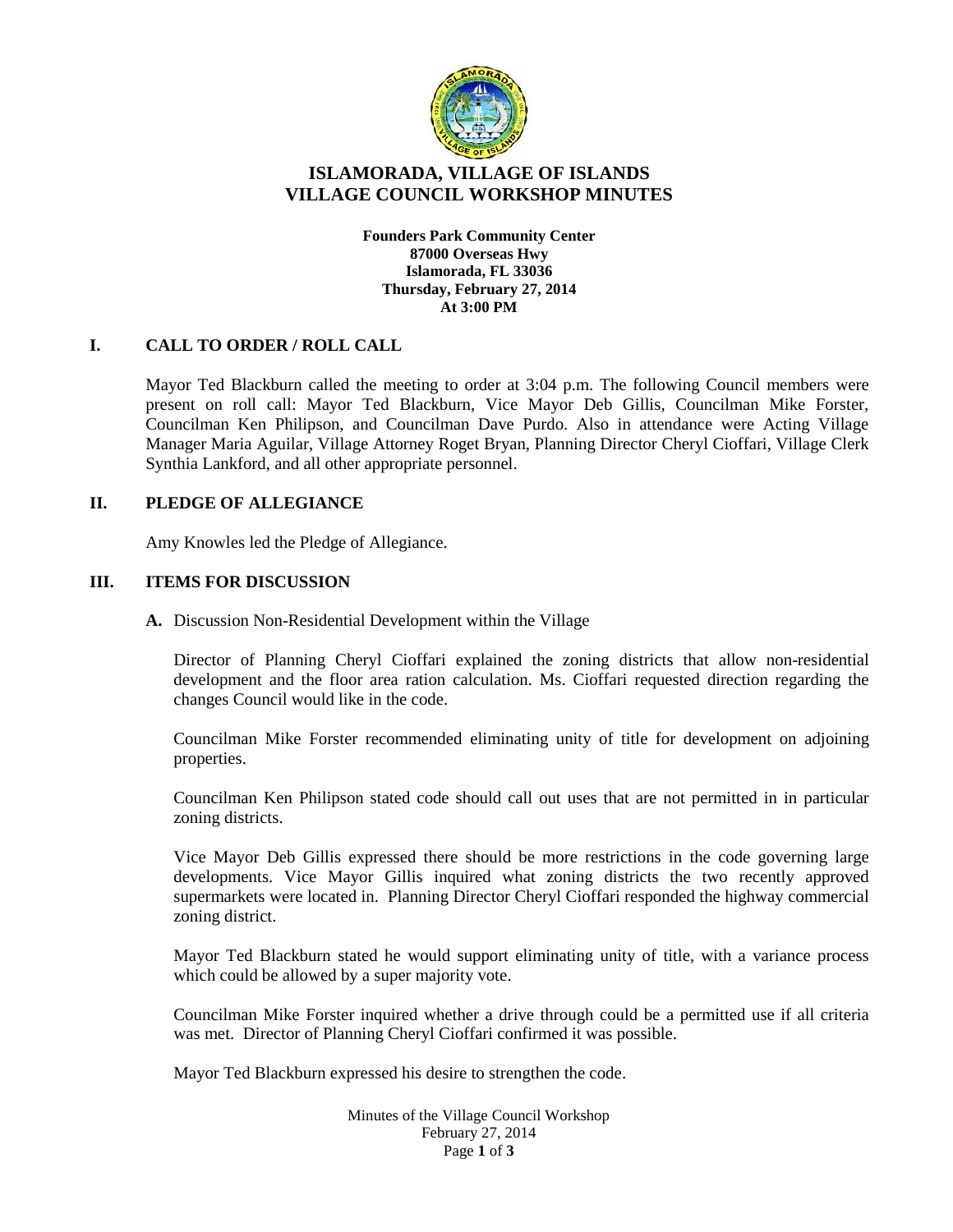Councilman Ken Philipson suggested limitation on square footage in Village Center to 10,000 square feet in order to make consistent a 10,000 square foot restriction in all zoning districts. Councilman Philipson also recommends looking at the code section that addresses calculation of required parking.

Councilman Dave Purdo queried if there was a way to stop high density development. Village Attorney Roget Bryan responded that size caps do exist in municipalities across the state.

### **IV. PUBLIC COMMENT**

Connie Burkhardt commented that community character is important and stated residential properties and small business need to be protected. Ms. Burkhardt volunteered to work on any committee formed by the Council.

Mayor Blackburn informed Ms. Burkhardt that the Chamber was forming a committee to make recommendations on the Village sign ordinance and recommended that Ms. Burkhardt attend and provide her input.

Bob Johnson stated that most commercial property in Islamorada is adjacent to residential properties. He suggested regulations should be strengthened to give power to the Council to deny high density development applications. Mr. Johnson encouraged forming a committee to define community character.

Amy Knowles affirmed new construction over 10,000 square feet should only be approved by a super majority vote. Ms. Knowles recommended strengthening the code and forming a committee to address community character. A hand-out was presented that outlined suggestions to amend the code to better protect residential properties. Ms. Knowles volunteered to work on any committee Council forms to address community character.

Mayor Ted Blackburn closed Public Comment

Councilman Mike Forster stated his agreement that codes or ordinances should be enacted to allow Council to reject high intensity development that negatively affects community character.

Vice Mayor Deb Gillis inquired whether Council would support an appointed ad-hoc committee or a citizens' committee of volunteers.

Councilman Mike Forster and Mayor Ted Blackburn recommended appointing a committee with publicly noticed meetings.

Bob Johnson stated he would serve on either committee as long as they are granted access to staff.

Amy Knowles advised she has researched how other small communities have defined their community's character and it is important to identify what they want to protect and what they have to protect.

Vice Mayor Deb Gillis recommended forming a citizens' task force to receive input from other citizens within the community. Vice Mayor Gillis encouraged them to make their meetings as public as possible.

Councilman Mike Forster advocated appointing a committee and providing a staff liaison to work with the committee.

> Minutes of the Village Council Workshop February 27, 2014 Page **2** of **3**